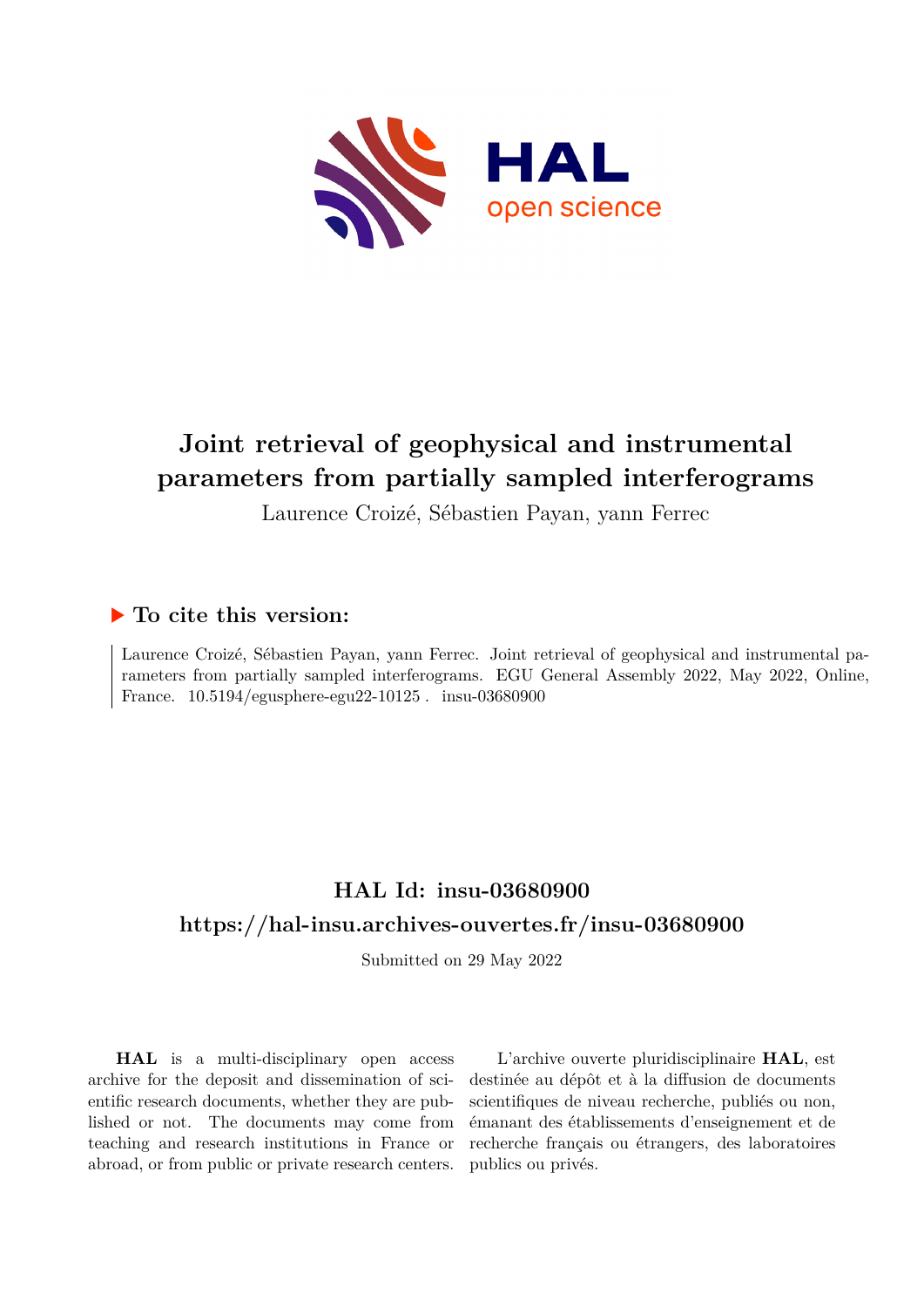

EGU22-10125 https://doi.org/10.5194/egusphere-egu22-10125 EGU General Assembly 2022 © Author(s) 2022. This work is distributed under the Creative Commons Attribution 4.0 License.



## **Joint retrieval of geophysical and instrumental parameters from partially sampled interferograms**

 $\mathsf{Laurrence\,}$  . Sébastien Payan<sup>2</sup>, and Yann Ferrec $^1$ 

<sup>1</sup>DOTA, ONERA, Université Paris Saclay F-91123 Palaiseau - France (laurence.croize@onera.fr) 2 LATMOS/IPSL, Sorbonne Université, UVSQ, CNRS, Paris, France (sebastien.payan@sorbonne-universite.fr)

A large number of Earth atmosphere observation missions based on Fourier Transform Spectroscopy produce interferograms, which are then processed for being used as spectral radiances. The idea that the useful information for retrieving a given set of atmospheric variables is concentrated in a small portion of the interferogram appeared in the late 1970s [1], [2]. More recently, the interest of such an approach has been demonstrated for the nadir measurement of atmospheric trace components (CO2, CO, CH4 and N2O): the biases induced by the uncertainties on H2O and temperature profiles are largely reduced and the method is totally insensitive to the ground background in IASI-Metop spectral range. Moreover, performing inversions directly on partial interferograms allows improving the signal-to-noise ratio of the data to be processed and thus the instrumental sensitivity [3], [4].

We are currently developing new spectro-imagers founded on the acquisition of partial interferograms, based on an innovative concept of static Fourier transform spectro-imager called imSPOC [5]. In the framework of the Strategic Research Initiative SPACEOBS, which aims at setting up a "space incubator", a laboratory demonstrator for the measurement of the CO total column measurement in solar occultation mode has been built. Its potential application is the estimation of anthropogenic emissions in urban area [6]. The imSPOC concept is also evaluated for the measurement of anthropogenic CO2 and CH4 emissions from a constellation of small satellites [7],[8].

Based on these developments, a retrieval algorithm for the simulation and exploitation of the imSPOC partial interferograms has been developed. This algorithm allows performing calculations with (i) a forward approach (performance assessment in the design phase) and (ii) a backward approach (performance assessment and optimization in the design phase, and exploitation of the acquired data). The interferograms can be generated on regular or non-regular grid of optical path differences, and the transmissions of the instrument and the interferometric cavity can be analytically calculated or experimentally determined. It is also possible to directly work on radiances, without computing any interferograms. We will present an application of this algorithm to the performance assessment of the CO prototype and we will demonstrate the interest of such concepts and the possibility of jointly retrieving geophysical parameters such as the total column of CO and H2O and instrumental parameters such as the temperature of the interferometer from a partial interferogram.

[1] T. G. Kyle, Appl. Opt., vol. 16, no 2, p. 326 333, févr. 1977.